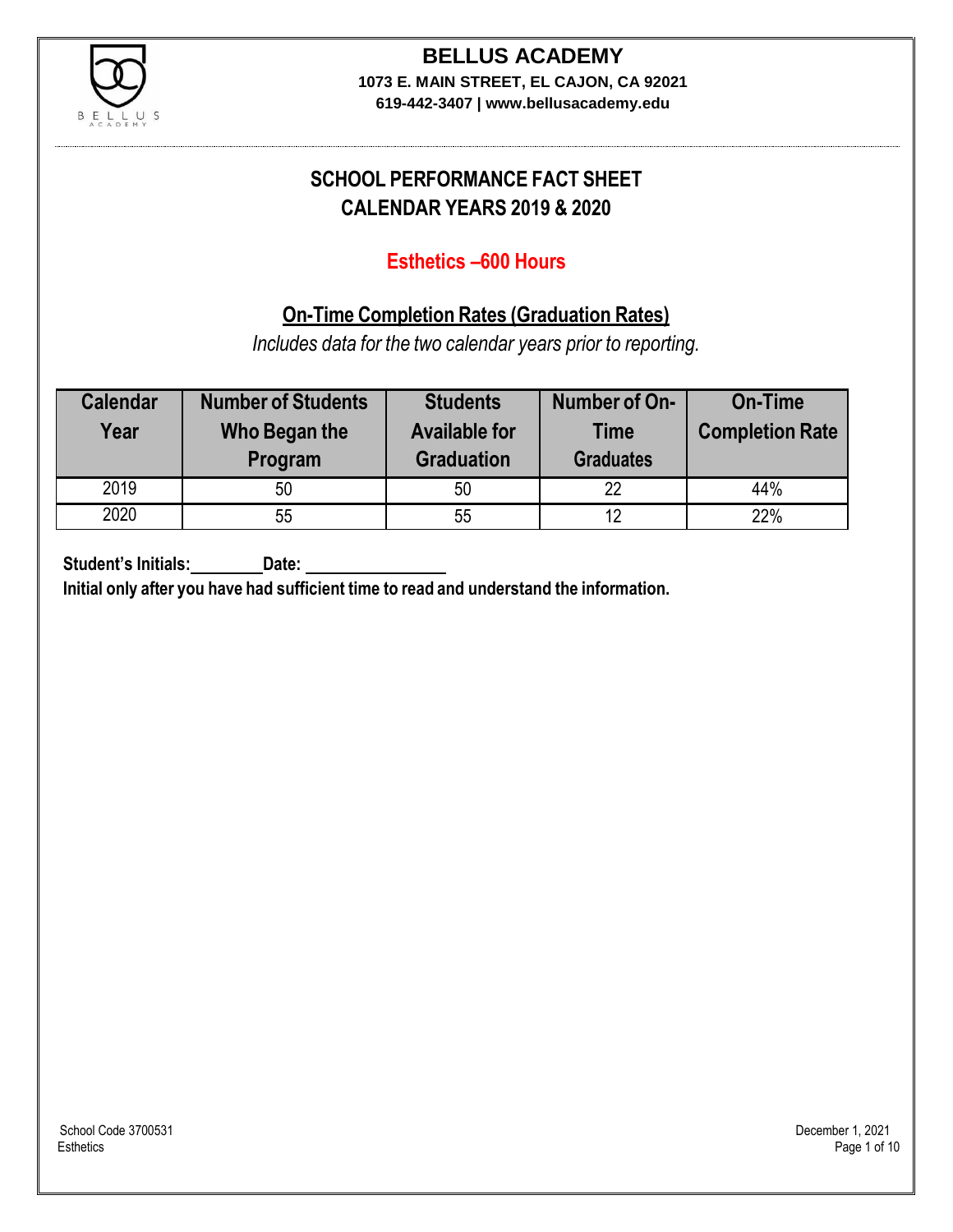

## **BELLUS ACADEMY 1073 E. MAIN STREET, EL CAJON, CA 92021**

**619-442-3407 | www.bellusacademy.edu**

#### **Job Placement Rates** *(includes data for the two calendar years prior to reporting)*

| <b>Calendar</b> | Number of       | <b>Number of</b> | <b>Graduates</b>     | <b>Graduates</b> | <b>Placement Rate %</b> |
|-----------------|-----------------|------------------|----------------------|------------------|-------------------------|
| Year            | <b>Students</b> | <b>Graduates</b> | <b>Available for</b> | Employed in the  | <b>Employed in the</b>  |
|                 | <b>Who</b>      |                  | <b>Employment</b>    | <b>Field</b>     | <b>Field</b>            |
|                 | <b>Began</b>    |                  |                      |                  |                         |
|                 | Program         |                  |                      |                  |                         |
| 2019            | 50              | 50               | 50                   | 30               | 60%                     |
| 2020            | 55              | 52               | 52                   | 15               | 29%                     |

You may obtain from the institution a list of the employment positions determined to be in the field for which a student received education and training by contacting the Admissions Representative at this institution.

### **Gainfully Employed Categories** *(includes data for the two calendar years prior to reporting)*

| <b>Calendar Year</b> | <b>Graduate Employed</b><br>in the Field<br>20-29 Hours Per<br><b>Week</b> | <b>Graduates Employed in the</b><br><b>Field at Least 30 Hours Per</b><br><b>Week</b> | <b>Total Graduates</b><br><b>Employed in the</b><br><b>Field</b> |
|----------------------|----------------------------------------------------------------------------|---------------------------------------------------------------------------------------|------------------------------------------------------------------|
| 2019                 |                                                                            | 30                                                                                    | 30                                                               |
| 2020                 |                                                                            | 15                                                                                    | 15                                                               |

### **Part-Time vs. Full-Time Employment**

#### **Single Position vs. Concurrent Aggregated Position**

| <b>Calendar Year</b> | <b>Graduates</b><br><b>Employed in the</b><br><b>Field in a Single</b><br><b>Position</b> | Graduates Employed in the<br><b>Field in Concurrent</b><br><b>Aggregated Positions</b> | <b>Total Graduates</b><br><b>Employed in the</b><br><b>Field</b> |
|----------------------|-------------------------------------------------------------------------------------------|----------------------------------------------------------------------------------------|------------------------------------------------------------------|
| 2019                 | 30                                                                                        |                                                                                        | 30                                                               |
| 2020                 | 15                                                                                        |                                                                                        | 15                                                               |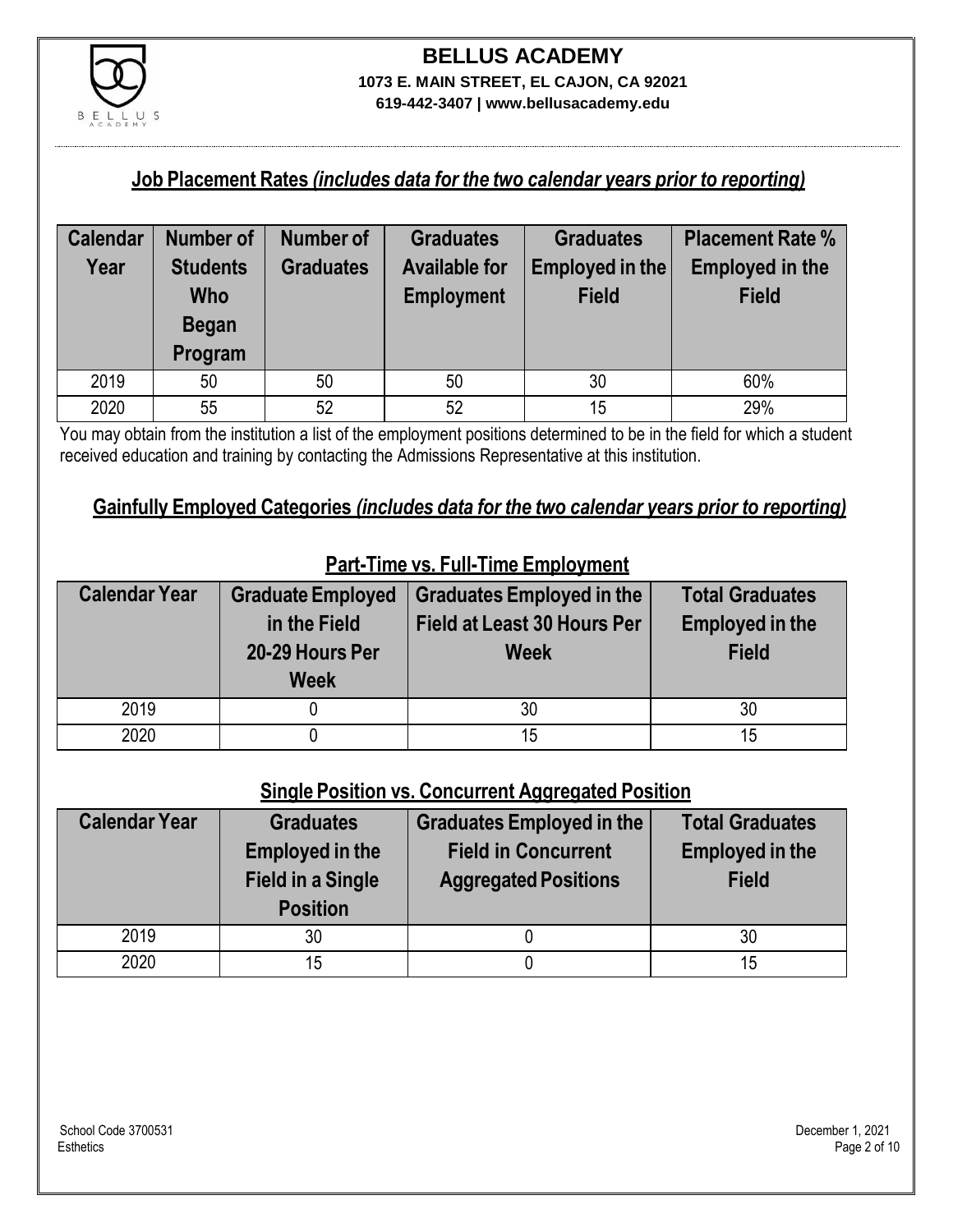

### **BELLUS ACADEMY 1073 E. MAIN STREET, EL CAJON, CA 92021**

**619-442-3407 | www.bellusacademy.edu**

### **Self-Employed / Freelance Positions**

| <b>Calendar Year</b> | <b>Graduates Employed who are Self-</b> | <b>Total Graduates</b>       |
|----------------------|-----------------------------------------|------------------------------|
|                      | <b>Employed or Working Freelance</b>    | <b>Employed in the Field</b> |
| 2019                 | 13                                      | 30                           |
| 2020                 |                                         | 15                           |

### **InstitutionalEmployment**

| <b>Calendar Year</b> | <b>Graduates Employed in the Field who are</b><br><b>Employed by the Institution, an Employer</b><br>Owned by the Institution, or an Employer<br>who Shares Ownership with the<br>Institution. | <b>Total Graduates</b><br><b>Employed in the Field</b> |
|----------------------|------------------------------------------------------------------------------------------------------------------------------------------------------------------------------------------------|--------------------------------------------------------|
| 2019                 |                                                                                                                                                                                                | 30                                                     |
| 2020                 |                                                                                                                                                                                                | 15                                                     |

**Student's Initials:** Date:

**Initial only after you have had sufficient time to read and understand the information.**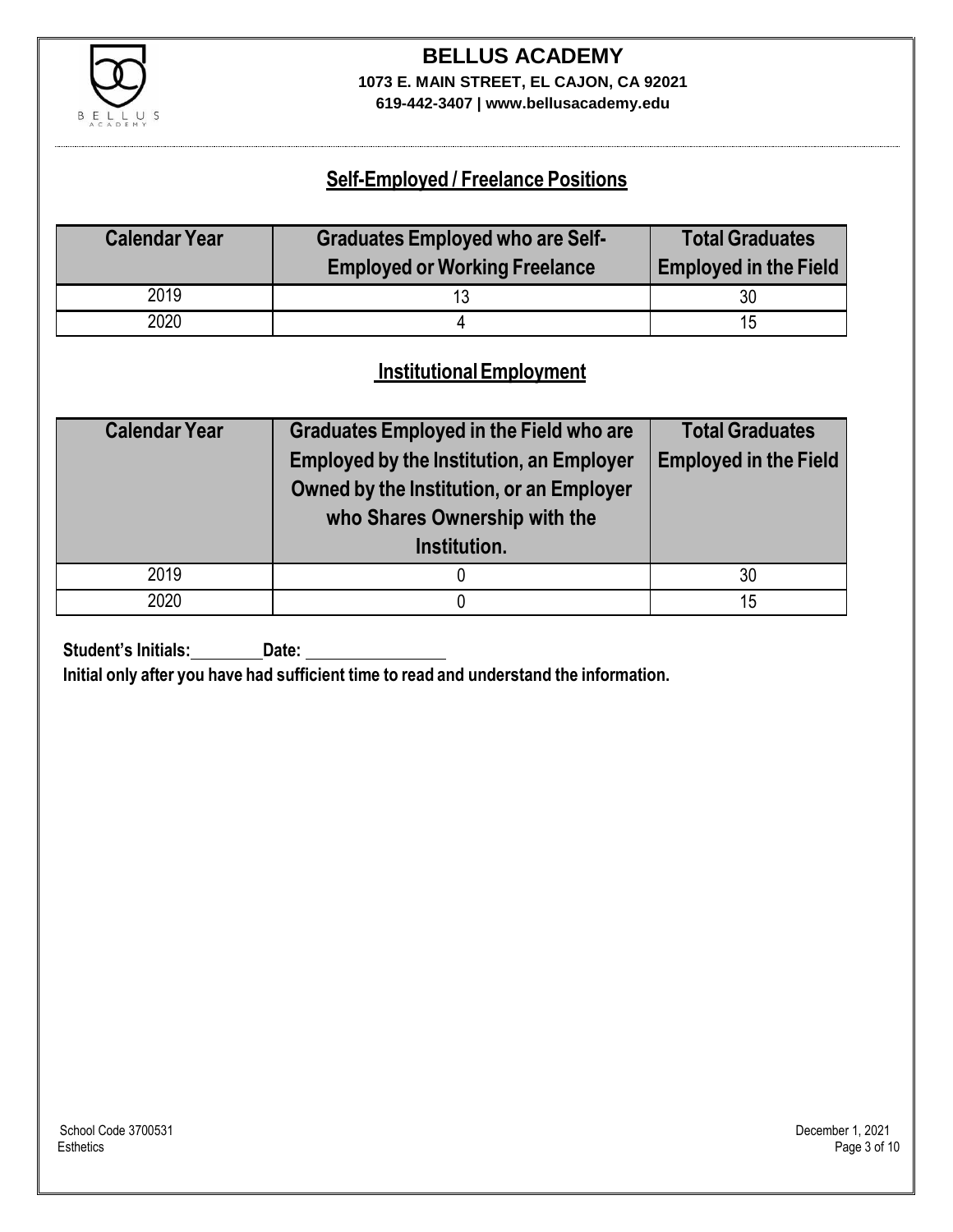

#### **License Examination Passage Rates** *(includes data for the two calendar years prior to reporting)*

| <b>Calendar</b><br>Year | Number of<br><b>Graduates in</b><br><b>Calendar Year</b> | Number of<br><b>Graduates</b><br><b>Taking Exam</b> | <b>Who</b><br><b>Number</b><br><b>First</b><br><b>Passed</b><br><b>Available Exam</b><br>Exam | <b>Number Who</b><br><b>Failed First</b><br><b>Available</b><br>Exam | Passage<br><b>Rate</b> |
|-------------------------|----------------------------------------------------------|-----------------------------------------------------|-----------------------------------------------------------------------------------------------|----------------------------------------------------------------------|------------------------|
| 2019                    | 50                                                       | 43                                                  | 43                                                                                            |                                                                      | 100%                   |
| 2020                    | 52                                                       | 17                                                  | 17                                                                                            |                                                                      | 100%                   |

Licensure examination passage data is not available from the state agency administering the examination. We are unable to collect data from 0 graduates.

**Student's Initials: Date: Initial only after you have had sufficient time to read and understand the information.**

School Code 3700531 December 1, 2021<br>Esthetics Page 4 of 10

Esthetics Page 4 of 10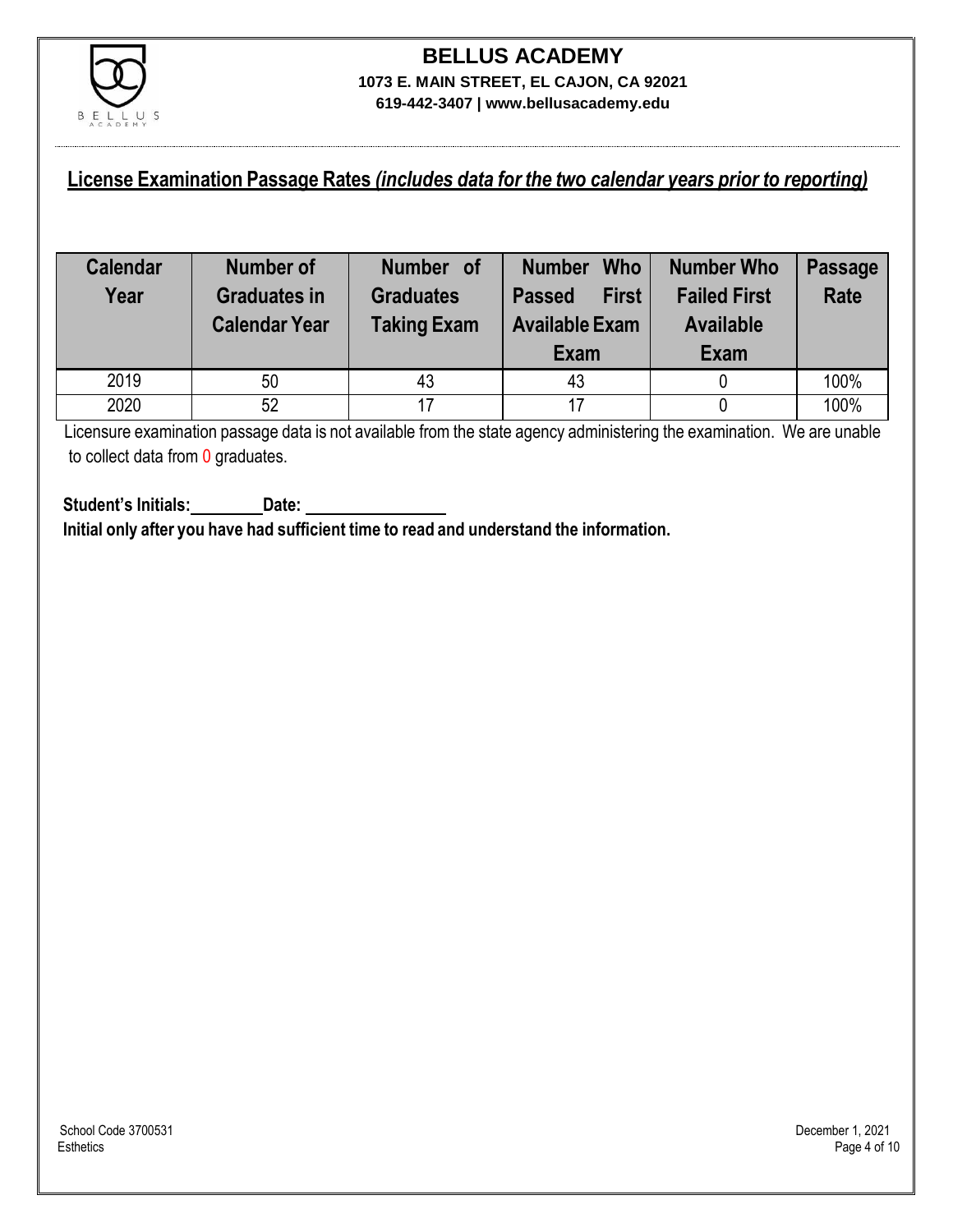

#### **Salary and Wage Information** *(includes data for the two calendar years prior to reporting)*

#### **Annual salary and wages reported for graduates employed in the field.**

| <b>Calendar</b> | <b>Graduates</b>     | <b>Graduates</b>   |                   |                                                  | $ $20,001$ $$35,001$ $ $40,001$ $ $45,001$ No Salary |
|-----------------|----------------------|--------------------|-------------------|--------------------------------------------------|------------------------------------------------------|
| Year            | <b>Available for</b> | <b>Employed in</b> |                   |                                                  | <b>Information</b>                                   |
|                 | <b>Employment</b>    | <b>Field</b>       | \$25,000 \$40,000 | $\left  \frac{1}{2}$ \$45,000 $\right $ \$50,000 | <b>Reported</b>                                      |
| 2019            | 50                   | 30                 |                   |                                                  | 30                                                   |
| 2020            | 52                   |                    |                   |                                                  | 15                                                   |

A list of sources used to substantiate salary disclosures is available from the school. Wage and salary data was gathered using the following data: Graduate Employment verification. Additional wage and salary information may be found on the Bureau of Labor Statistics O\*Net websites for each discipline at:

**Esthetics** 

[https://www.careeronestop.org/Toolkit/Careers/Occupations/occupation](https://www.careeronestop.org/Toolkit/Careers/Occupations/occupation-profile.aspx?keyword=Skincare%20Specialists&onetcode=39509400&location=California)[profile.aspx?keyword=Skincare%20Specialists&onetcode=39509400&location=California](https://www.careeronestop.org/Toolkit/Careers/Occupations/occupation-profile.aspx?keyword=Skincare%20Specialists&onetcode=39509400&location=California)

**Student's Initials: Date: Initial only after you have had sufficient time to read and understand the information.**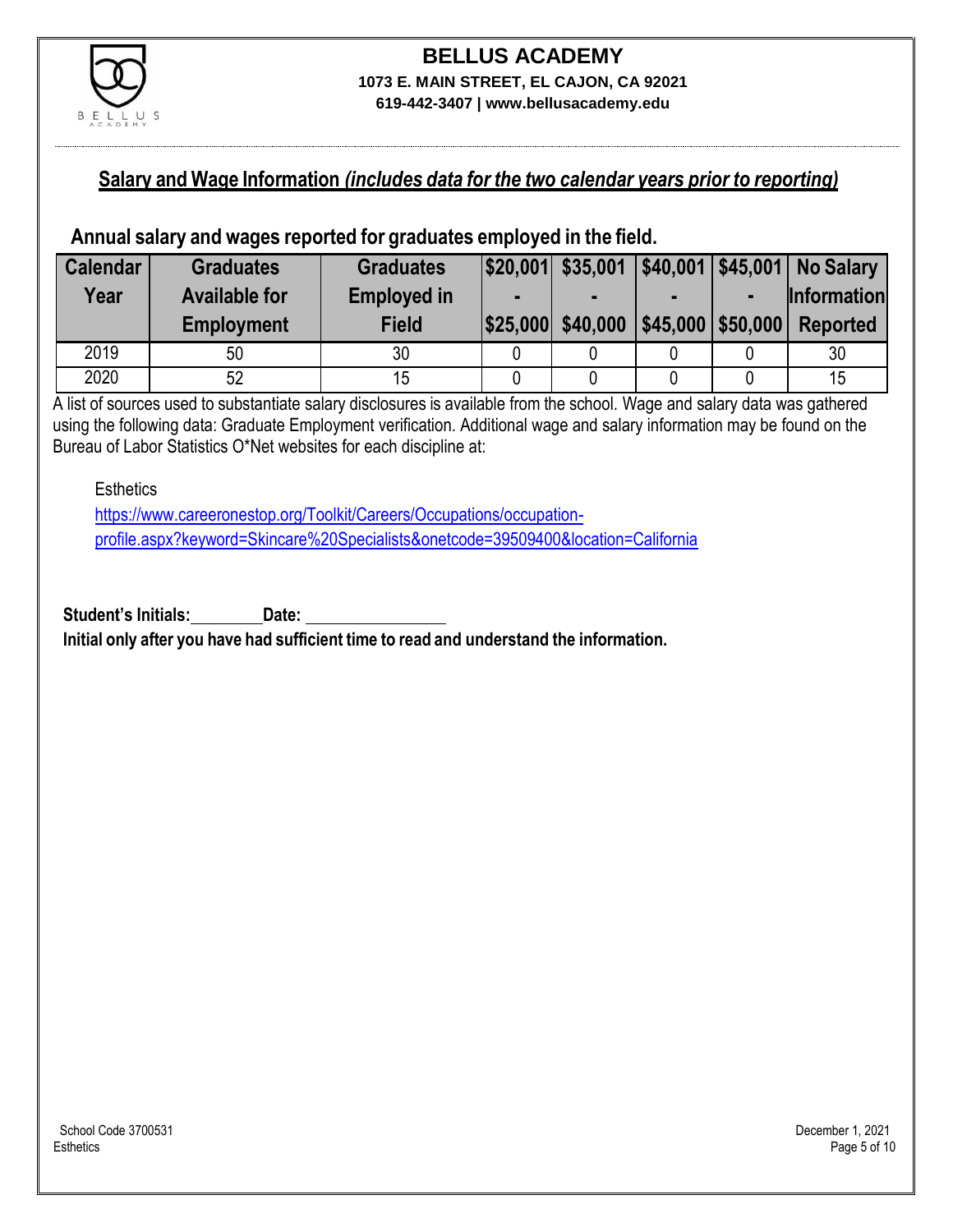

### **Cost of Educational Program**

Total charges for the program for students completing on time in 2019: **\$10,279.** Total charges may be higher for students that do not complete on time.

Total charges for the program for students completing on time in 2020: **\$10,633.** Total charges may be higher for students that do not complete on time.

**Student's Initials: Date: Initial only after you have had sufficient time to read and understand the information.**

### **Federal Student Loan Debt**

| <b>Calendar</b><br>Year(s) | Most recent three<br>year cohort default<br>rate, as reported by<br>the United State<br><b>Department of</b><br>Education. <sup>1</sup> | The percentage of<br>enrolled students<br>receiving federal<br>student loans to<br>pay for this<br>program. | The percentage of<br>graduates who<br>took out federal<br>student loans to<br>pay for this<br>program. | The average amount of<br>federal student loan<br>debt of graduates who<br>took out federal<br>student loans at this<br>institution. |
|----------------------------|-----------------------------------------------------------------------------------------------------------------------------------------|-------------------------------------------------------------------------------------------------------------|--------------------------------------------------------------------------------------------------------|-------------------------------------------------------------------------------------------------------------------------------------|
| 2019                       |                                                                                                                                         | 65.63%                                                                                                      | 54%                                                                                                    | \$4641                                                                                                                              |
| 2020                       | 1.5%                                                                                                                                    | 66.67%                                                                                                      | 76%                                                                                                    | \$3739                                                                                                                              |

<sup>1</sup>The percentage of students who defaulted on their federal student loans is called the Cohort Default Rate (CDR). It shows the percentage of this school's students who were more than 270 days (9 months) behind on their federal student loans within three years of when the first payment was due. This is the most recent CDR reported by the U.S. Department of Education.

**Student's Initials: Date: Initial only after you have had sufficient time to read and understand the information.**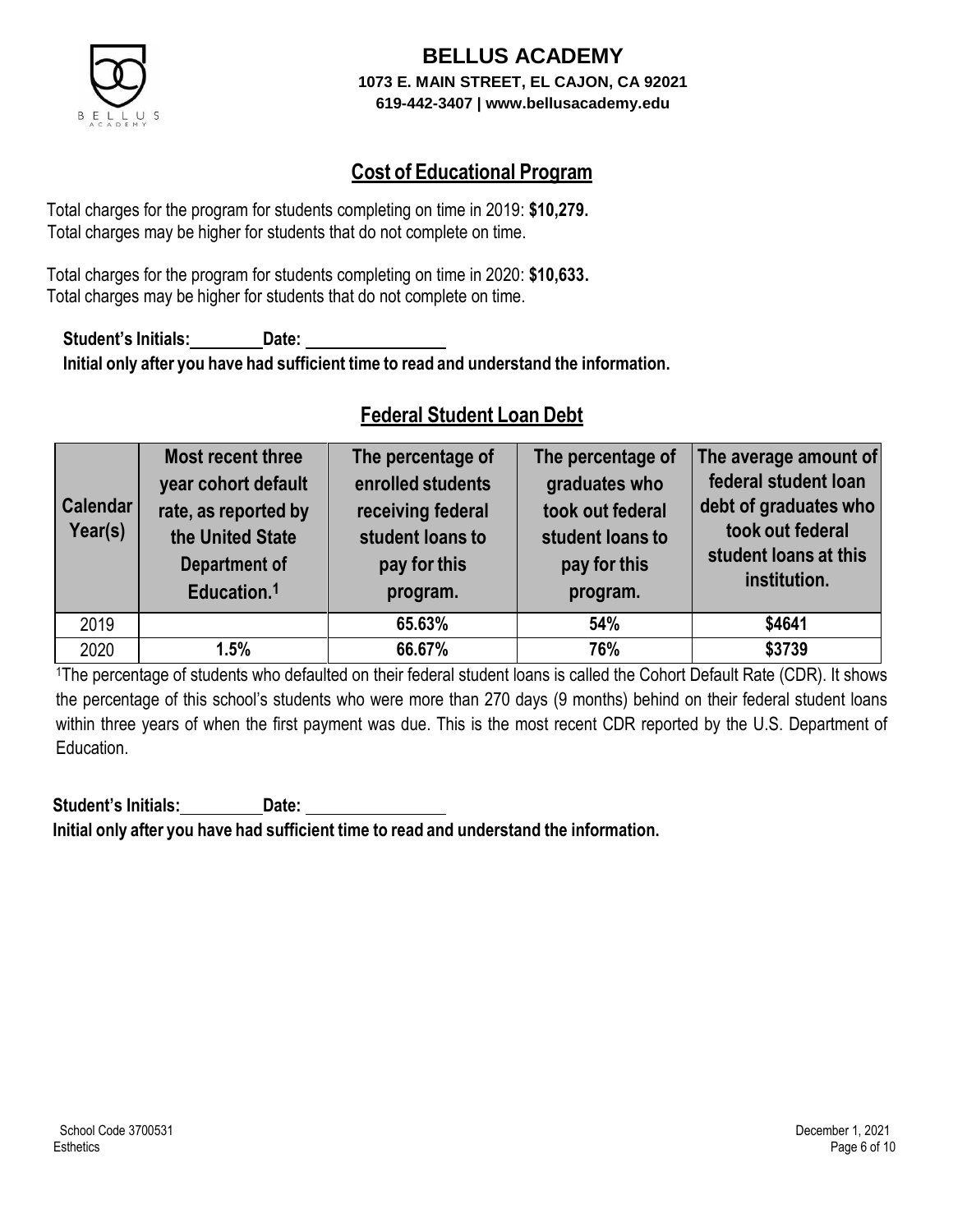

This fact sheet is filed with the Bureau for Private Postsecondary Education. Regardless of any information you may have relating to completion rates, placement rates, starting salaries, or license exam passage rates, this fact sheet contains the information as calculated pursuant to state law.

Any questions a student may have regarding this fact sheet that have not been satisfactorily answered by the institution may be directed to the Bureau for Private Postsecondary Education at 1747 N. Market Blvd, Suite 225, Sacramento, CA 95834, [www.bppe.ca.gov,](http://www.bppe.ca.gov/) toll-free telephone number (888) 370-7589 or by fax (916) 263-1897.

Student Name – Print

Student Signature Date Date

School Official Date Date Date Date Date Date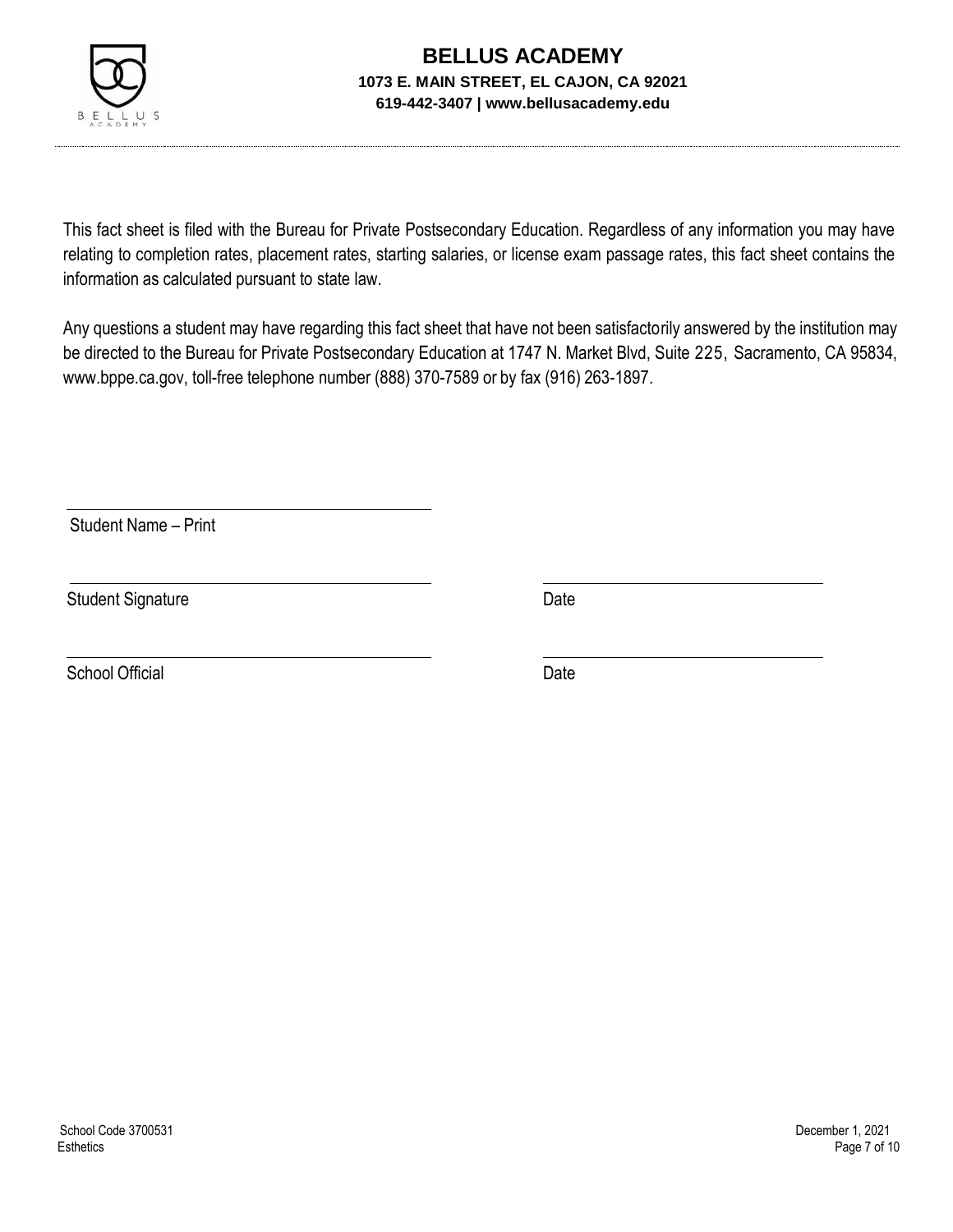

# **BELLUS ACADEMY**

#### **1073 E. MAIN STREET, EL CAJON, CA 92021 619-442-3407 | www.bellusacademy.edu**

### **Definitions**

- "Number of Students Who Began the Program" means the number of students who began a program who were scheduled to complete the program within 100% of the published program length within the reporting calendar year and excludes all students who cancelled during the cancellation period.
- "Students Available for Graduation" is the number of students who began the program minus the number of students who have died, been incarcerated, or been called to active military duty.
- "Number of On-time Graduates" is the number of students who completed the program within 100% of the published program length within the reporting calendar year.
- "On-time Completion Rate" is the number of on-time graduates divided by the number of students available for graduation.
- "150% Graduates" is the number of students who completed the program within 150% of the program length (includes on-time graduates).
- "150% Completion Rate" is the number of students who completed the program in the reported calendar year within 150% of the published program length, including on-time graduates, divided by the number of students available for graduation.
- "Graduates Available for Employment" means the number of graduates minus the number of graduates unavailable for employment.
- "Graduates Unavailable for Employment" means the graduates who, after graduation, die, become incarcerated, are called to active military duty, are international students that leave the United States or do not have a visa allowing employment in the United States, or are continuing their education in an accredited or bureau-approved postsecondary institution.
- "Graduates Employed in the Field" means graduates who beginning within six months after a student completes the applicable educational program are gainfully employed, whose employment has been reported, and for whom the institution has documented verification of employment. For occupations for which the state requires passing an examination, the six months period begins after the announcement of the examination results for the first examination available after a student completes an applicable educational program.
- "Placement Rate Employed in the Field" is calculated by dividing the number of graduates gainfully employed in the field by the number of graduates available for employment.
- "Number of Graduates Taking Exam" is the number of graduates who took the first available exam in the reported calendar year.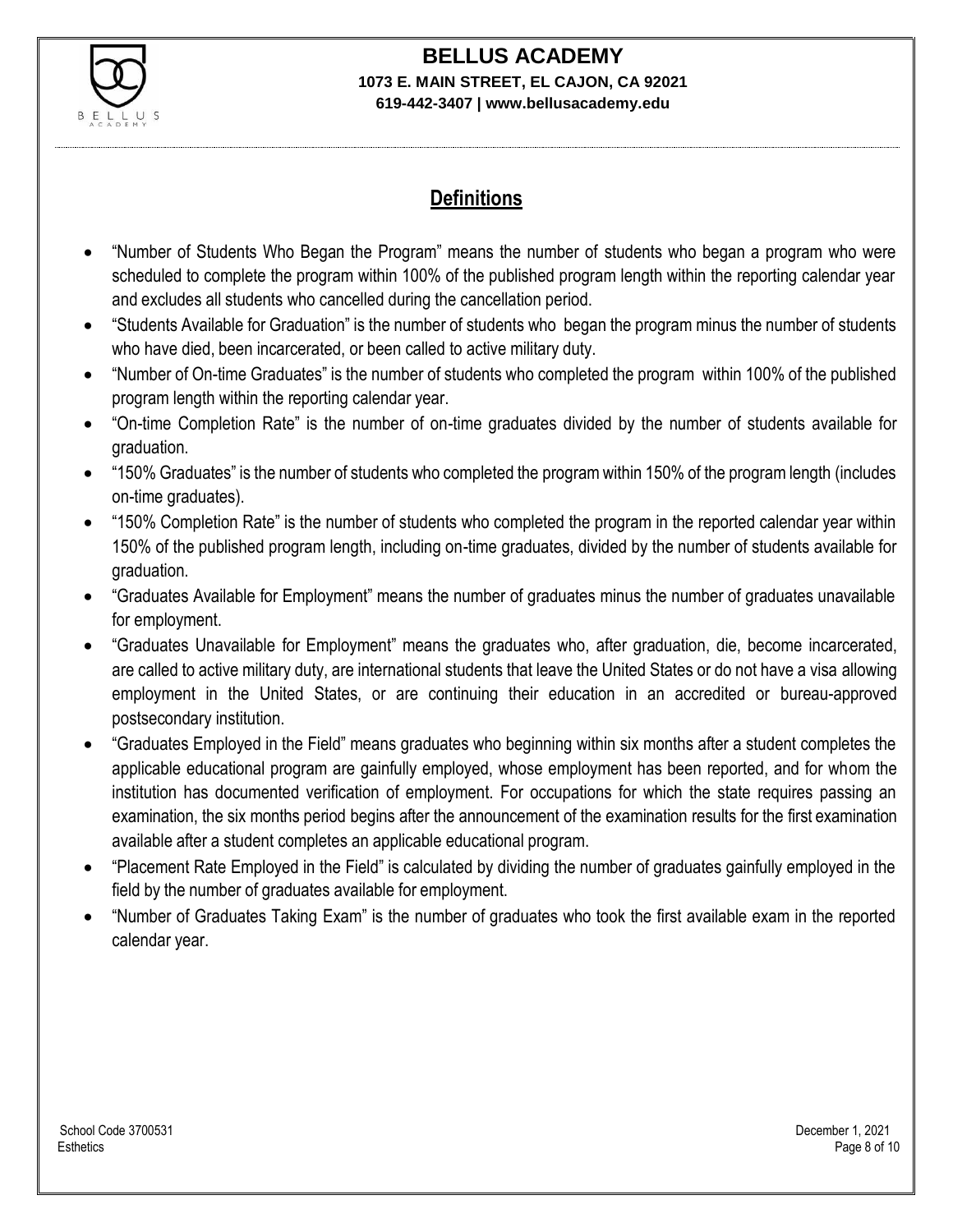

- "First Available Exam Date" is the date for the first available exam after a student completed a program.
- "Passage Rate" is calculated by dividing the number of graduates who passed the exam by the number of graduates who took the reported licensing exam.
- "Number Who Passed First Available Exam" is the number of graduates who took and passed the first available licensing exam after completing the program.
- "Salary" is as reported by graduate or graduate's employer.
- "No Salary Information Reported" is the number of graduates for whom, after making reasonable attempts, the school was not able to obtain salary information.